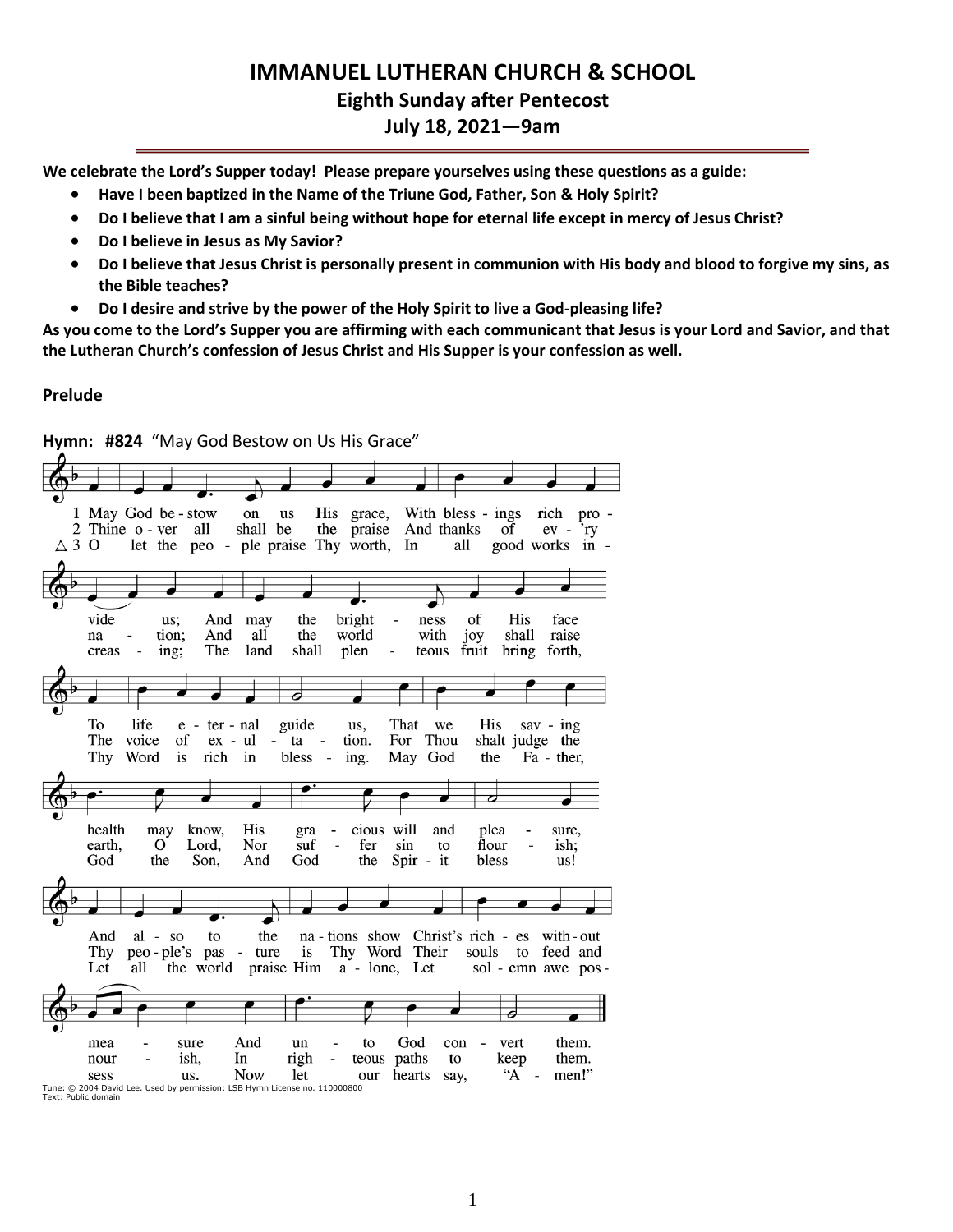## **The Invocation** *Matthew 28:19*

- P: In the name of the Father, and of the Son, and of the Holy Spirit.
- **C: Amen.**

## **The Confession of Sins**

- P: Beloved in the Lord! Let us draw near with a true heart and confess our sins unto God, our Father, beseeching Him in the name of our Lord Jesus Christ to grant us forgiveness.
- P: Our help is in the name of the Lord.
- **C: Who made heaven and earth.**
- P: I said, I will confess my transgressions unto the Lord.
- **C: And You forgave the iniquity of my sin.**
- P: O almighty God, merciful Father,
- **All: I, a poor miserable sinner, confess unto You all my sins and iniquities with which I have ever offended You and justly deserve Your temporal and eternal punishment, but I am heartily sorry for them and sincerely repent of them, and I pray You of Your boundless mercy and for the sake of the holy, innocent, bitter, sufferings and death of Your beloved Son, Jesus Christ, to be gracious and merciful to me, a poor sinful being.**

## **The Word of Absolution**

- P: Upon this your confession, I, by virtue of my office, as a called and ordained servant of the Word, announce the grace of God unto all of you, and in the stead and by the command of my Lord Jesus Christ, I forgive you all your sins in the name of the Father and of the Son and of the Holy Spirit.
- **C: Amen.**

## **The Kyrie**

**C: Lord, have mercy upon us. Christ, have mercy upon us. Lord, have mercy upon us.**

## **The Salutation**

- P: The Lord be with you.
- **C: And with Thy Spirit.**

## **The Collect for the Day**

- P: Let us pray:
- **C: Heavenly Father, though we do not deserve Your goodness, still You provide for all our needs of body and soul. Grant us Your Holy Spirit that we may acknowledge Your gifts, give thanks for all Your benefits, and serve You in willing obedience; through Jesus Christ, Your Son, our Lord, who lives and reigns with You and the Holy Spirit, one God, now and forever.**
- **C: Amen.**

## **Gospel Reading**

Pastor: The Holy Gospel is written in the 6<sup>th</sup> chapter of St. Mark beginning at the 30<sup>th</sup> verse.

## **♪ People: Glory be to Thee, O Lord!**

30 The apostles returned to Jesus and told him all that they had done and taught.

<sup>31</sup> And he said to them, "Come away by yourselves to a desolate place and rest a while." For many were coming and going, and they had no leisure even to eat.

 $32$  And they went away in the boat to a desolate place by themselves.

<sup>33</sup> Now many saw them going and recognized them, and they ran there on foot from all the towns and got there ahead of them.

<sup>34</sup> When he went ashore he saw a great crowd, and he had compassion on them, because they were like sheep without a shepherd. And he began to teach them many things.

<sup>35</sup> And when it grew late, his disciples came to him and said, "This is a desolate place, and the hour is now late. 36 Send them away to go into the surrounding countryside and villages and buy themselves something to eat."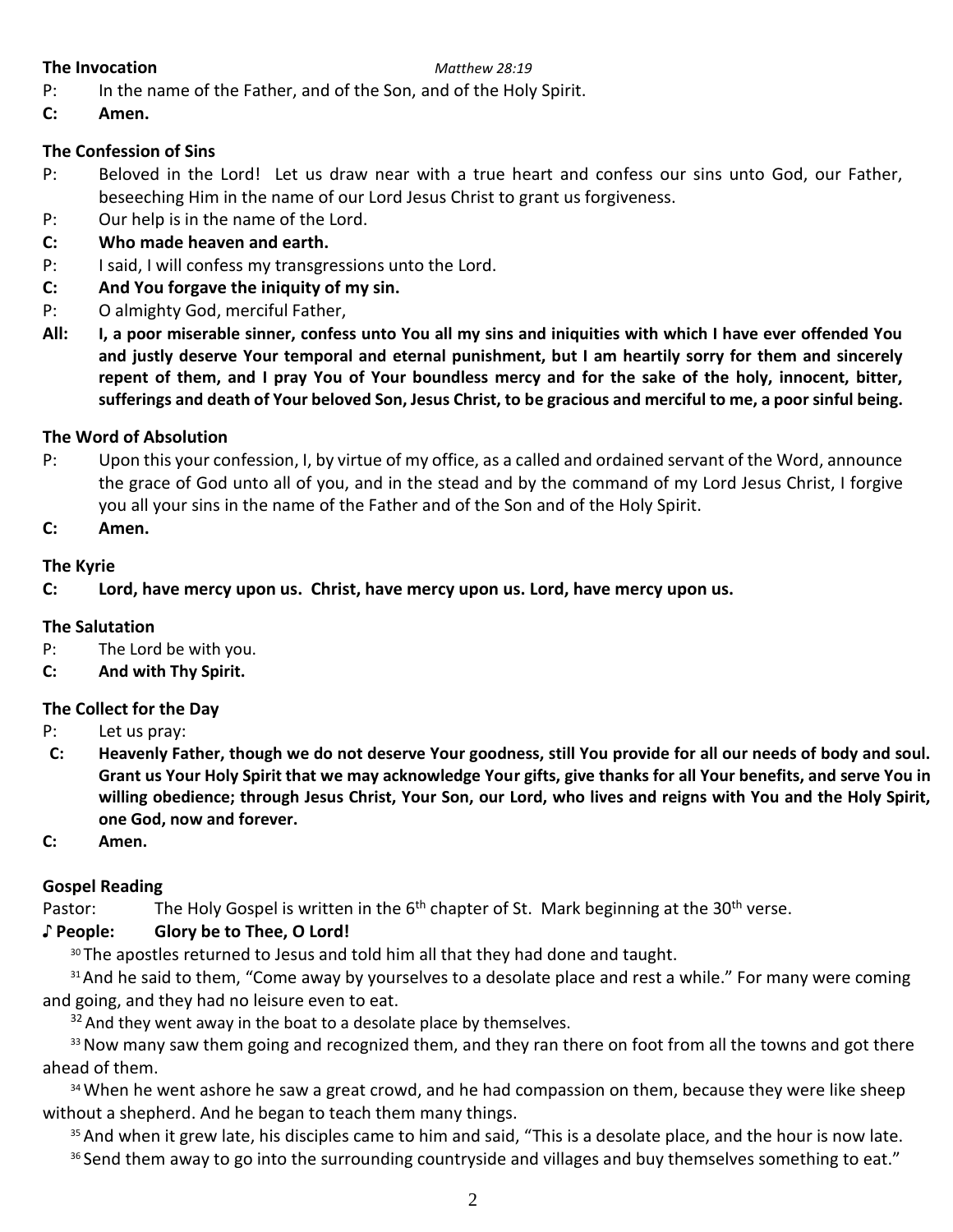<sup>37</sup> But he answered them, "You give them something to eat." And they said to him, "Shall we go and buy two hundred denarii worth of bread and give it to them to eat?"

38 And he said to them, "How many loaves do you have? Go and see." And when they had found out, they said, "Five, and two fish."

 $39$  Then he commanded them all to sit down in groups on the green grass.

<sup>40</sup> So they sat down in groups, by hundreds and by fifties.

<sup>41</sup> And taking the five loaves and the two fish, he looked up to heaven and said a blessing and broke the loaves and gave them to the disciples to set before the people. And he divided the two fish among them all.

<sup>42</sup> And they all ate and were satisfied.

43 And they took up twelve baskets full of broken pieces and of the fish.

<sup>44</sup> And those who ate the loaves were five thousand men.

Pastor: This is the Gospel of our Lord.

**♪ People: Praise be to Thee, O Christ!**

#### **The Apostles Creed**

**All: I believe in God the Father Almighty, Maker of heaven and earth. And in Jesus Christ His only Son, our Lord; Who was conceived by the Holy Spirit, Born of the Virgin Mary; suffered under Pontius Pilate, was crucified, died and was buried; He descended into hell; The third day He rose again from the dead; He ascended into heaven and sits at the right hand of God the Father Almighty; From thence He will come to judge the living and the dead. I believe in the Holy Spirit; the holy Christian Church, the communion of saints; the forgiveness of sins; the resurrection of the body; and life everlasting. Amen**

**Hymn: # 804** "O Worship the King"

| 1              | O                              | wor -          | ship<br>the                           | King,              | all         | glo - rious<br>$\overline{\phantom{a}}$ |                      | a - bove.    |
|----------------|--------------------------------|----------------|---------------------------------------|--------------------|-------------|-----------------------------------------|----------------------|--------------|
| $\overline{2}$ | $\Omega$                       | tell           | His<br>οf                             | might,             | O           | sing                                    | of                   | His grace,   |
| 3              | This                           | earth,         | with<br>its                           | store              | of          | won -                                   | ders                 | $un - told,$ |
|                | 4 Thy                          | boun           | ful<br>- ti<br>$\sim$                 | care               | what        | tongue                                  | can                  | $re - cite?$ |
|                |                                |                |                                       |                    |             |                                         |                      |              |
|                |                                |                |                                       |                    |             |                                         |                      |              |
|                |                                |                |                                       |                    |             |                                         |                      |              |
|                |                                |                |                                       |                    |             |                                         |                      |              |
|                |                                |                |                                       |                    |             |                                         |                      |              |
|                | O                              | grate -        | ful<br>1y<br>$\overline{\phantom{a}}$ | sing               | His         | pow'r<br>and                            | His                  | love;        |
|                |                                | Whose robe     | is<br>the                             | light,             | whose       | can -<br>$\mathbf{o}$                   | pу<br>$\overline{a}$ | space;       |
|                | Al<br>$\overline{\phantom{a}}$ | might -        | Thy<br>у,                             | pow'r              | hath        | found - ed                              | οf                   | old,         |
|                | It                             | breathes       | the<br>in                             | air,               | it          | shines<br>in                            | the                  | light,       |
|                |                                |                |                                       |                    |             |                                         |                      |              |
|                |                                |                |                                       |                    |             |                                         |                      |              |
|                |                                |                |                                       |                    |             |                                         |                      |              |
|                |                                |                |                                       |                    |             |                                         |                      |              |
|                | Our                            | shield         | and                                   | $de - fend - er$ , | the         | An - cient                              | of                   | Days,        |
|                | His                            | char - iots    | of                                    | wrath the          |             | deep thun - der - clouds                |                      | form,        |
|                |                                |                |                                       |                    |             |                                         |                      |              |
|                | Es                             | - tab - lished | it                                    | fast<br>by         |             | a change - less                         | de                   | cree.        |
|                | It                             | streams        | from<br>the                           | hills,<br>it       | de - scends | to                                      | the                  | plain,       |
|                |                                |                |                                       |                    |             |                                         |                      |              |
|                |                                |                |                                       |                    |             |                                         |                      |              |
|                |                                |                |                                       |                    |             |                                         |                      |              |
|                |                                |                |                                       |                    |             |                                         |                      |              |
|                | $Pa -$                         | vil - ioned    | in                                    | splen - dor        | and         | gird -<br>ed                            | with                 | praise.      |
|                | And                            | dark<br>is     | His                                   | path<br>on         | the         | wings<br>οf                             | the                  | storm.       |
|                | And                            | it<br>round    | hath                                  | like<br>cast.      | a           | tle,<br>man -                           | the                  | sea.         |
|                | And                            | sweet - ly     | dis<br>$\frac{1}{2}$                  | tills<br>in        | the         | dew<br>and                              | the                  | rain.        |
|                |                                |                |                                       |                    |             |                                         |                      |              |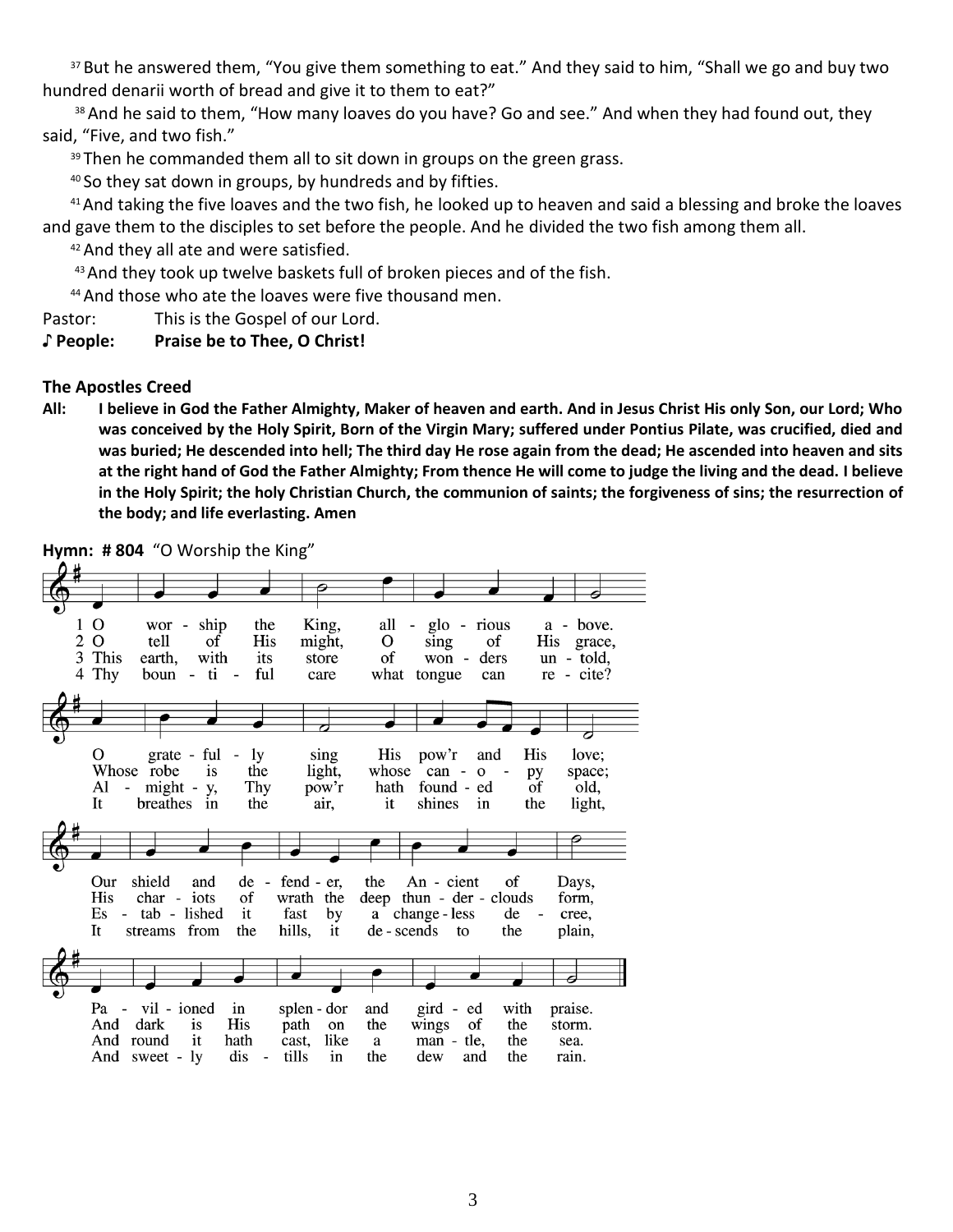- 5 Frail children of dust and feeble as frail, In Thee do we trust, nor find Thee to fail. Thy mercies, how tender, how firm to the end, Our maker, defender, redeemer, and friend!
- 6 O measureless Might, ineffable Love, While angels delight to hymn Thee above, Thy humbler creation, though feeble their lays, With true adoration shall sing to Thy praise.

**Sermon –** "Focus on Christ"*Mark 6:30-34* **I. The Compassionate II. The Shepherd III. The Teacher**

### **The Prayers**

Peace & comfort for the family of Elsie Brusick, mother of Nancy Schild Peace & comfort for family of Ruth Malow Briggs, mother of Scott Briggs Strength & comfort for Pastor Jose Perez and family as he is in hospice care from pancreatic cancer Healing for Stephanie Davis, daughter of Sandra Goode Successful heart stent surgery for Diane Drew, sister of Jackie Anton

(*Please help us keep our attendance numbers accurate by filling out the attendance cards and putting in basket on the way out.)*

### **The Lord's Prayer**

**All: Our Father who art in heaven, hallowed be Thy name, Thy kingdom come, Thy will be done on earth as it is in heaven. Give us this day our daily bread; and forgive us our trespasses as we forgive those who trespass against us; and lead us not into temptation, but deliver us from evil. For thine is the kingdom and the power and the glory forever and ever. Amen.**

#### **The Words of Institution**

**P:** Our Lord Jesus Christ, on the night when He was betrayed, took bread, and when He had given thanks, he broke it and gave it to the disciples and said: "Take, eat; this is My body, which is given for you. This do in remembrance of Me." In the same way also He took the cup after supper, and when He had given thanks, He gave it to them, saying: "Drink of it, all of you; this cup is the New Testament in My blood, which is shed for you for the forgiveness of sins. This do, as often as you drink it, in remembrance of Me."

#### **Salutation and Benedicamus**

- P: The Lord be with you**.**
- **C: And with thy spirit.**
- P: Bless we the Lord.
- **C: Thanks be to God.**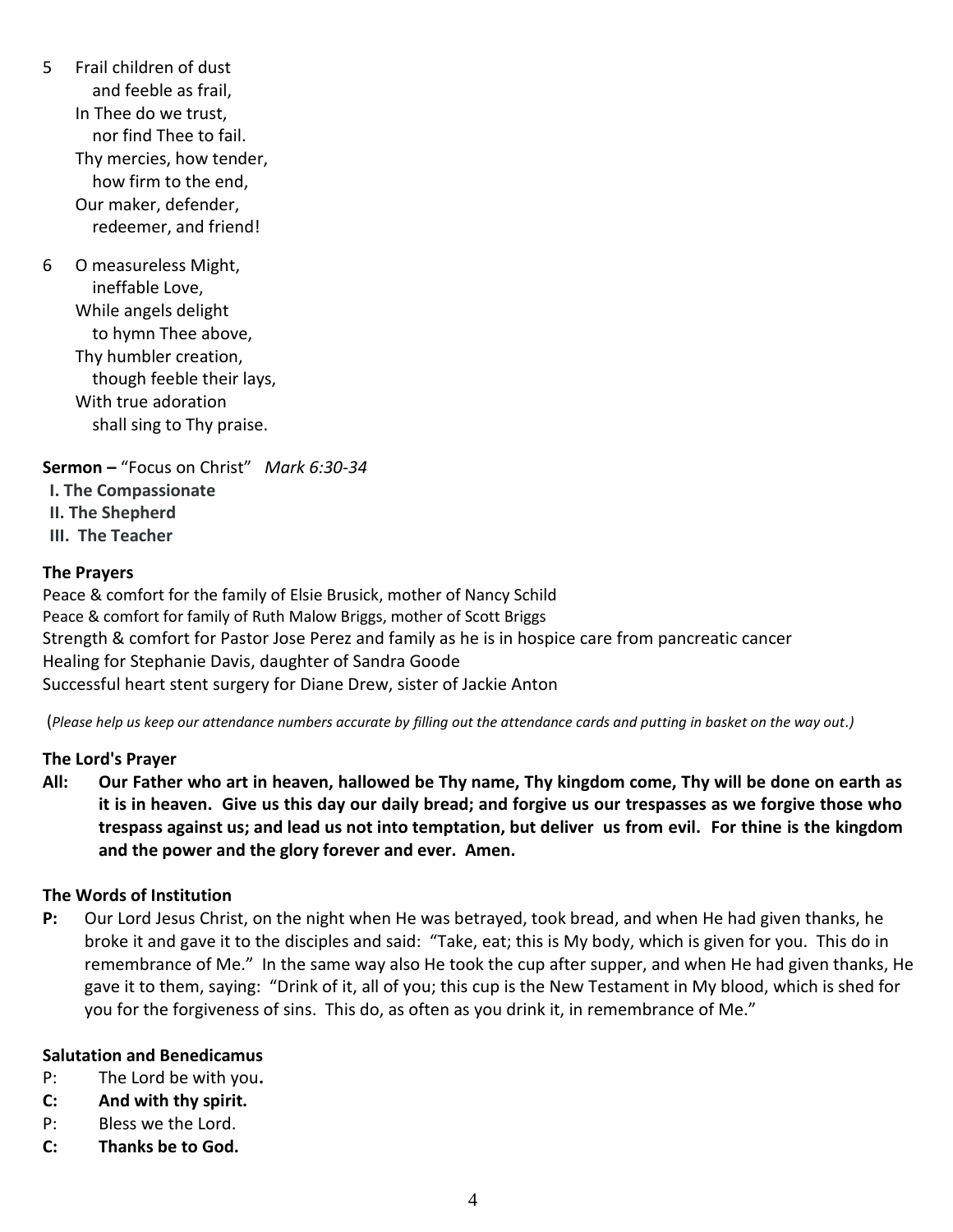### **The Benediction**

- P: The Lord bless you and keep you. The Lord make His face shine upon you and be gracious unto you. The Lord lift up His countenance upon you and give you peace.
- **C: Amen, Amen, Amen!**

*Wait for Ushers to excuse you. Please leave nothing in the pews. Place pencils, attendance card and offering in the basket in front of the Baptismal Font. Please quietly return to your cars.* 

**Communion Distribution** *(during final hymn)*

**The Closing Hymn: #617** "O Lord, We Praise Thee"  $1\Omega$ Lord, we praise Thee, bless Thee, and  $a$ dore Thee, 2 Thy  $ho - ly$ bod y in  $\sim$ to death was  $giv - en$ , 3 May God be - stow His grace and  $\mathcal{L}_{\mathcal{A}}$ on us fa vor In thanks -  $giv - ing$ bow be fore Thee. Thou with Thy Life to win for **us** in heav en. No. great - er That we fol - low Christ Sav ior And live to our  $bod - y$ and Thy blood didst nour - ish Our weak souls that this Thee could bind us; May this feast there love than to geth - er here in love and  $u - ni$ on Nor de - spise this -J B  $\Theta$ flour  $\mathcal{O}$ they may ish: Lord, have mer cy! mind  $\overline{O}$ Lord, have mer of re us! cy!  $\overline{O}$ blest Com - mu nion! Lord, have mer  $cy!$ May Thy bod - y, Lord, Mar -That our born of у, Lord, Thy kind - ness Thee That did con - strain Thy  $SO<sub>2</sub>$ Let not Thy good Spir  $\sim$ it for - sake us; Grant that sins sor - rows did car - ry, And Thy blood for us plead and blood should bless and sus - tain me. All our debt Thou hast paid; heav'n-ly-mind-ed He make us; Give Thy Church, Lord, to see  $\overline{\mathbf{o}}$ tri - al, fear, and need: O Lord, have mer In all cy! Peace with God once more is made: O Lord, have mer cy! O Lord, have mer of peace and  $u - ni - ty$ : cy! Days Tune: Public domain Text: © 1941 Concordia Publishing House. Used by permission: LSB Hymn License no. 110000800

#### **Altar flowers are placed to the glory of God**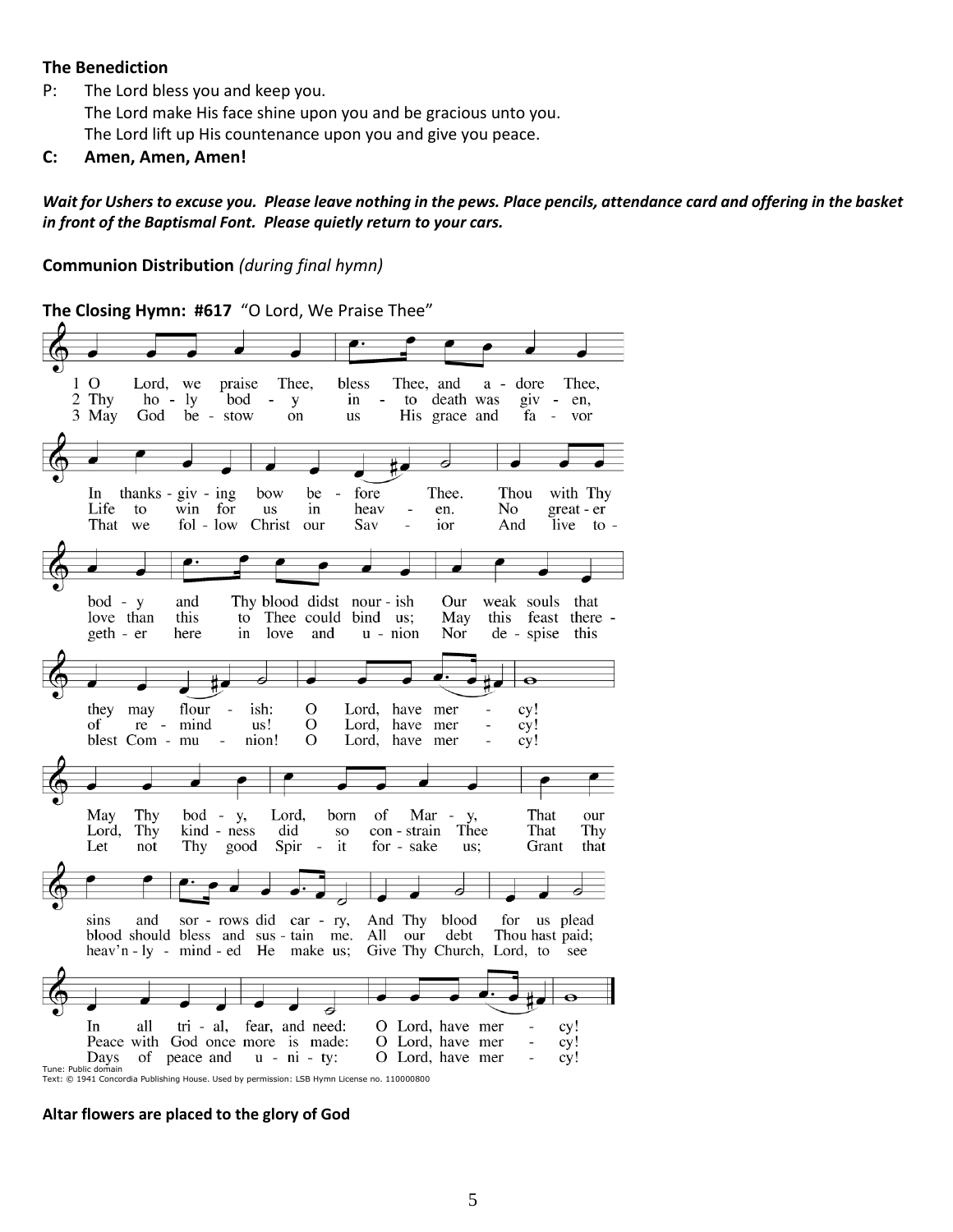## *Please keep the church office updated on prayers that have been asked to be kept on indefinitely, military and ones for continued healing or cancer treatments*

#### **Continued Prayers**

Peace & comfort for the family of Michael Jorden, friend of Pastor Farnsworth Peace & comfort for the family of Ron Lawton, husband of cousin of Beverly Lowe Peace & comfort for the family of John Goodwin, friend of John Blomquist Peace & Comfort for the family of Derek Floyd, son of former co-worker of Kim Blomquist Thanksgiving for the 40<sup>th</sup> anniversary of John & Debbie O'Neil Employment for those struggling to find a job

#### **Healing**

Julie Holstein, sister of Susan Tumlin Ray Dempsey Rachel, daughter-in-law of Cathy Wilson

#### **Battling with Cancer or Serious Illness**

Gloria McNail, aunt of Susan Tumlin Marie, cousin of Cathy Wilson Cheryl Ford Marie Walser, cousin of Cathy Wilson Pat, suffering with dementia, Aunt of Beth Hutches Joann, friend of Beth Hutches Anona, friend of Susan Tumlin Jim Nichols, father of Cathy Wilson Carol, sister of Trish Smith Chad Pry, boyfriend of Cheryl, daughter of Joan Crouse Cathy Nichols with terminal cancer, mother of Cathy Wilson Raymond, brother of Barbara LaVere David, brother of Larry Habeck Barbara LaVere Tracy, cousin of Jacquelyn Hahn Lisa Steinbrueck, niece of the Steinbrueck's Kathy, daughter of Walt Braudis Keith Stallings Alan Sparks Don Swisher, step-father of Larry Habeck Paul Braudis, brother of Walt Bill, (w/brain cancer) uncle of Brian Littrel David Parkinson, brother of Betty Loraamm Tom Meyferth

#### **PRAYERS FOR THOSE SERVING OUR COUNTRY Safety for… and strength for families:**

Josh Murphy at Army camp

Samuel Drake, Captain stationed at Holloman AFB in Alamogordo, NM, son of Kerry Drake Xander Ritter stationed at Camp Pendleton, Oceanside, CA, (USMC) Matthew Albers, Major in USAF and in command in Sacramento, CA, son of Deb Albers Logan Crouse as he is undergoing Army air borne training, great-nephew of Joan Crouse Carson Crouse, (army) great-nephew of Joan Crouse, stationed in Georgia Gavin Mattson, para-rescue man, stationed in the Panhandle of FL, grandson of Edith Mattson Jeremy Brockmeier (USMC) & family, stationed in South Korea, son of Jerry and Janice Brockmeier